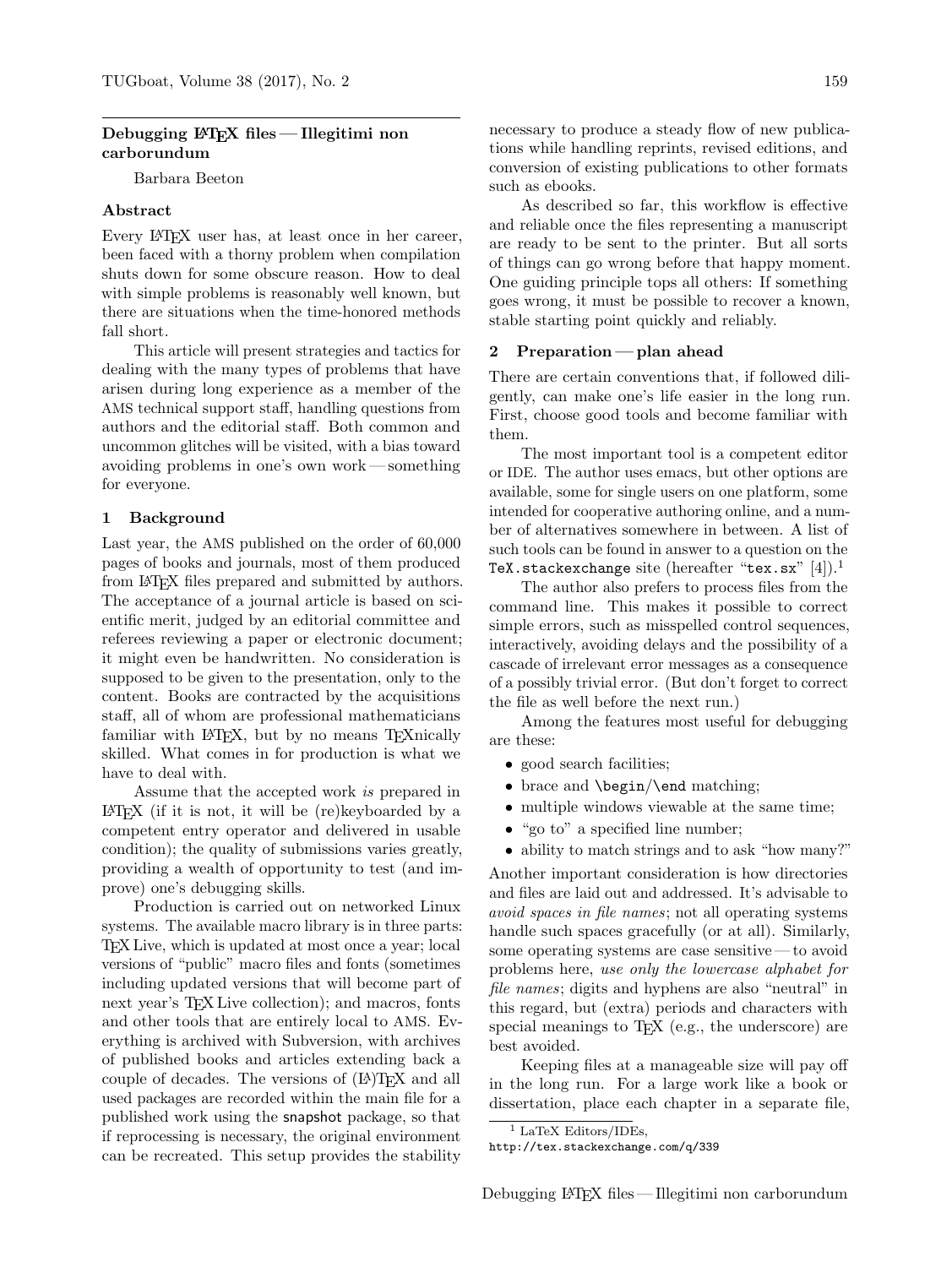controlled by a main or "driver" file. This will permit you to work on just one chapter at a time, taking advantage of the \includeonly facility. If you have large tables or figures, placing each in a separate file can also be handy, as it is then possible to exclude one with a single % to comment it out (this also makes it easy to move it to a different place in the main file if that becomes necessary).

Finally, when preparing files, it's usually a good idea to end files other than the main file with a separate line \endinput; this avoids problems from garbage that is sometimes added on, unasked, when a file is shipped from one system to another. And never put a line \end{document} in any file but the main driver file.

Another suggestion: Learn where the log file can be found, before you ever need to look at one. Some IDEs hide this from a user; if your job goes south and you cannot check what is happening by looking in the log, you are going to have a very difficult time figuring out how to make things right.

And one more:

# Don't update your system in the middle of an important project.

New versions of packages can have new, incompatible features, and old packages can disappear. Of course, if your hardware decides to conk out at that point, this is not useful advice. But you do keep a full current backup, don't you?

# 3 Isolate and insulate your testing

## Use **copies** of your files to test.

If the error you're trying to fix isn't something like a simple typo, protect yourself against possible disasters: set up a special debugging environment. At the very least, make a backup of your files, maybe even a zip of the full working directory tree, and put it in a safe place. You know your current situation, and you want to be able to return to it safely.

## Under no circumstances make experimental changes to your only copy of any files.

Better yet, if you have the space, create a separate test area, identical in all important respects to the "live" work area, and do your experimenting there.

If the job consists of more than one file, start by copying *only* the driver file—the file that reads in all the others— into the test area. This will be your guinea pig.

Use a "soft link" to access other files in the job. For a Linux system, this involves issuing the command

ln -s  $\langle$ directory name $\rangle$ 

and adding the name of that location to the path.

(It should be possible with a web search to find out how to do this for other systems.)

Process the job interactively. Then simple errors can be corrected at once, before they spawn meaningless and confusing error messages. (Remember to make the corrections in both test and real files.) And if an error is detected that can't be corrected interactively (such as an unrecognized or unended environment), the job can be stopped at once and the problem fixed before continuing.

Processing a job in nonstop mode (the usual procedure when launching a compile from within an IDE) will, of course, list all errors in the log file (up to a maximum of 100), but a single error that is not the simple misspelling of a symbol name can cause a cascade of spurious messages that would not have been necessary unless the first error was encountered.

More about this approach below, under "Divide and conquer".

# Some tools for interactive diagnosis

Some diagnostic commands are available to send information to both the terminal and the log file.

- \message{...} writes out a message in the log and on the screen; it can be used to report when processing has reached a predetermined point. For example,
- \message{last section, page \number\thepage^^J} last section, page 904
	- \show reports the current meaning of a command; processing is suspended to permit additional interaction. Example:
		- \show\LaTeX
			- > \LaTeX=macro:
			- ->\protect \LaTeX .
		- \show\protect

> \protect=\relax.

Following the halt, more input can be inserted by typing i followed by a command or text. "Enter" will restart the session.

- \showthe reports the value of a command; processing is likewise suspended.
	- \showthe\hfuzz
		- > 1.0pt.

A number of tracing commands are available to provide details of the processing flow. (Caution: tracing requests can deliver more information than you usually want, so be selective.) The result is sent only to the log unless requested otherwise. These are the tracing commands used most often by the author:

• \tracingoutput can be set to 1 to report, in symbolic form, the contents of all boxes that are written to the output;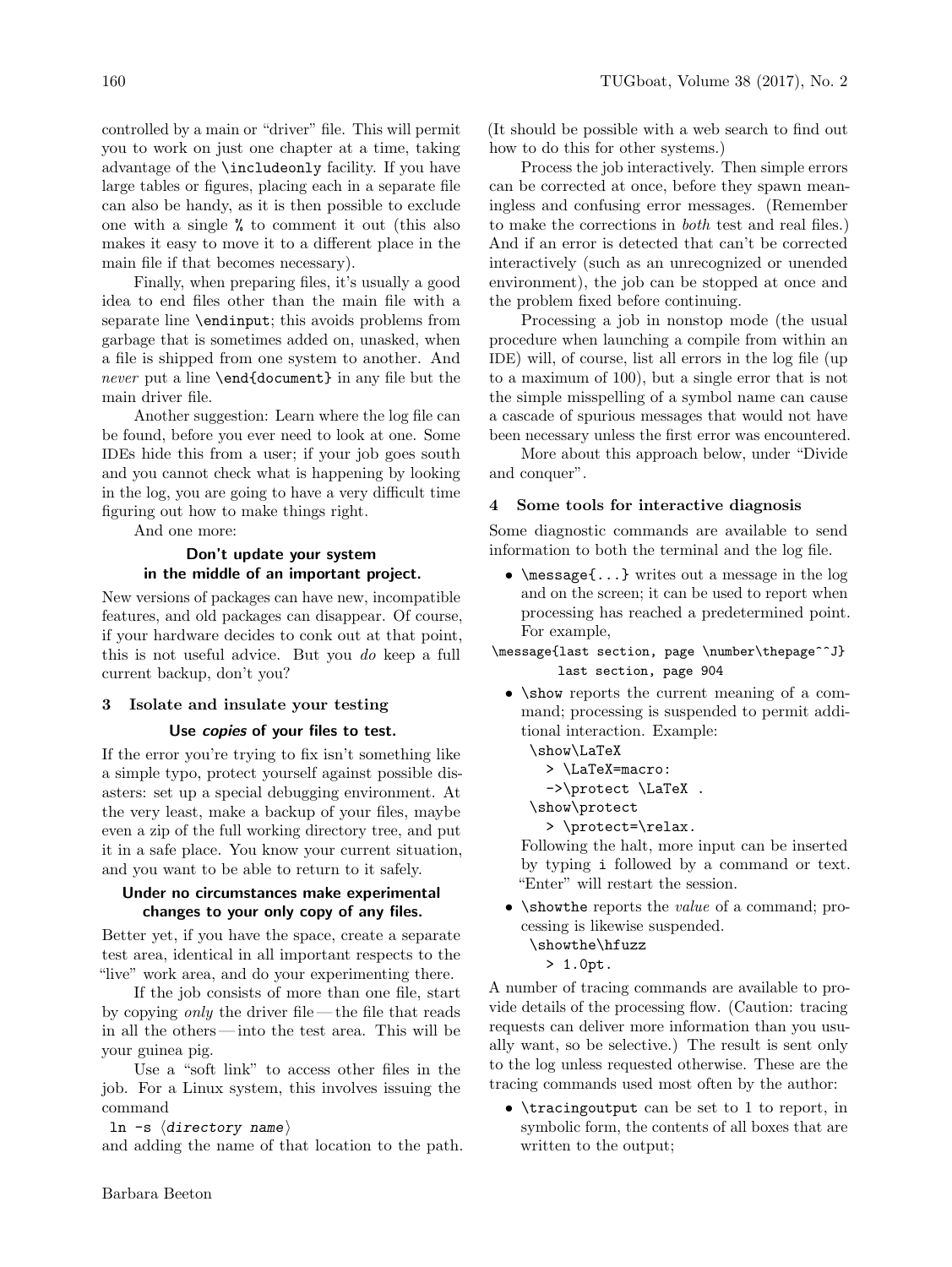- \tracingcommands and \tracingmacros give the gory details of LAT<sub>EX</sub> processing;
- \errorcontextlines=200 sets the maximum number of lines associated with a single error message; the default value (5) often shows too few lines to understand the entire operation;
- \tracingonline directs the report of the other tracing commands to the screen as well as to the log.

Details of these commands (and many \tracing... relatives) can be found in The TEXbook [2] or in TEX by  $Topic^2$  [1].

# 5 The log file is your friend

The  $(E)$ T<sub>F</sub>X log file records every action taken what files and fonts are read, assignment of boxes and counters, redefinition of important commands, and so on. More importantly, from a debugging point of view, errors are reported in (sometimes excruciating) detail, all identified by line number in the source file.

- Always check the log file for error messages:
- ! Undefined control sequence.
- l.457 \fobx

{%

Warnings are noted too, but without line number:

LaTeX Warning: There were undefined references. Interpreting these messages can be a challenge, but this information should direct your first line of inquiry. If the system you are using hides the log file, ask how to find it. And don't delete the log file without looking at it.

Not every line number reported in an error message clearly identifies the exact line where the problem is located. The scope of math content (what is between \$ signs or other math specifiers) is not permitted to include paragraph breaks, so a missing \$ may not be reported until the next paragraph break, which may be a number of lines later in the input. (This restriction is also the reason that blank lines are not permitted within multi-line math display environments.) The other error associated with math mismatches is

## ! Missing \$ inserted.

when a closing  $\frac{1}{2}$  is forgotten. This too is limited to the current paragraph, and should be easy to diagnose and repair.

An error within a figure, table, or multi-line display will also usually report the line number at the end of the environment, rather than on the line where it occurs, but again, the scope is relatively limited.

Another reason for a report far away from where the error occurred is an unmatched group — an errant  ${\hbox{span}} \begin{pmatrix} \Phi & \Phi' \end{pmatrix}.$  In the case of a mismatched environment, this error will be reported as

! LaTeX Error:  $\begin{array}{c}\n 0 \quad \text{input line} \\
 1 \quad \text{inec} \\
 2 \quad \text{inec} \\
 3 \quad \text{inec} \\
 4 \quad \text{inec} \\
 5 \quad \text{inec} \\
 6 \quad \text{incc} \\
 7 \quad \text{inec} \\
 8 \quad \text{incc} \\
 9 \quad \text{incc} \\
 1 \quad \text{incc} \\
 1 \quad \text{incc} \\
 1 \quad \text{incc} \\
 2 \quad \text{incc} \\
 3 \quad \text{incc} \\
 4 \quad \text{incc} \\
 5 \quad \text{incc} \\
 6 \quad \text{incc$ nnn ended by \end{ $\langle env2 \rangle$ }

This will be reported as soon as the (incorrect) end is encountered and the line number should be correct. A mismatched grouping element, on the other hand, will not be reported until the end of the job, and then not even as the usual warning. The report consists of several lines:

```
(\end occurred inside a group at level m)
### semi simple group (level m) entered
    at line nnn(x)
```
### ### bottom level

Here,  $m$  will identify how many of these open groups remained at the end of the job.  $x$  will identify the unmatched grouping element: \begingroup, or { for either { or \bgroup. Again, the line number should be correct, just not in the place where the omission occurred.

Other possible error messages are shown in the documentation of various packages. Most messages include some line number, and in general localization is reasonably good; this is often enough to locate an error so it can be corrected without having to progress to more complicated searching steps. As soon as the error is identified and the fix verified, you can correct your real file, continue with the main task, and forget about the copies, which have now performed their intended function.

But, you may ask, when the job consists of multiple files, how can one be sure in which file the reported line number actually exists? See the next section.

The important lesson here is this:

## Don't delete the log file until after you've extracted every bit of useful information.

It has also been suggested to the author that saving a log file for even longer (under a different name) has merit, as it makes possible the comparison of two logs when there is a question about what changed between two runs.

### 6 E pluribus unum— but which one?

Let us assume that the error was reported in a text file, not a package.

When the log file reports a line number, the first reaction is to look in the main file. But if that file is only 95 lines long, and the reported line number is 2345, that does not compute.

 $^2$  In TEX Live; access with texdoc texbytopic.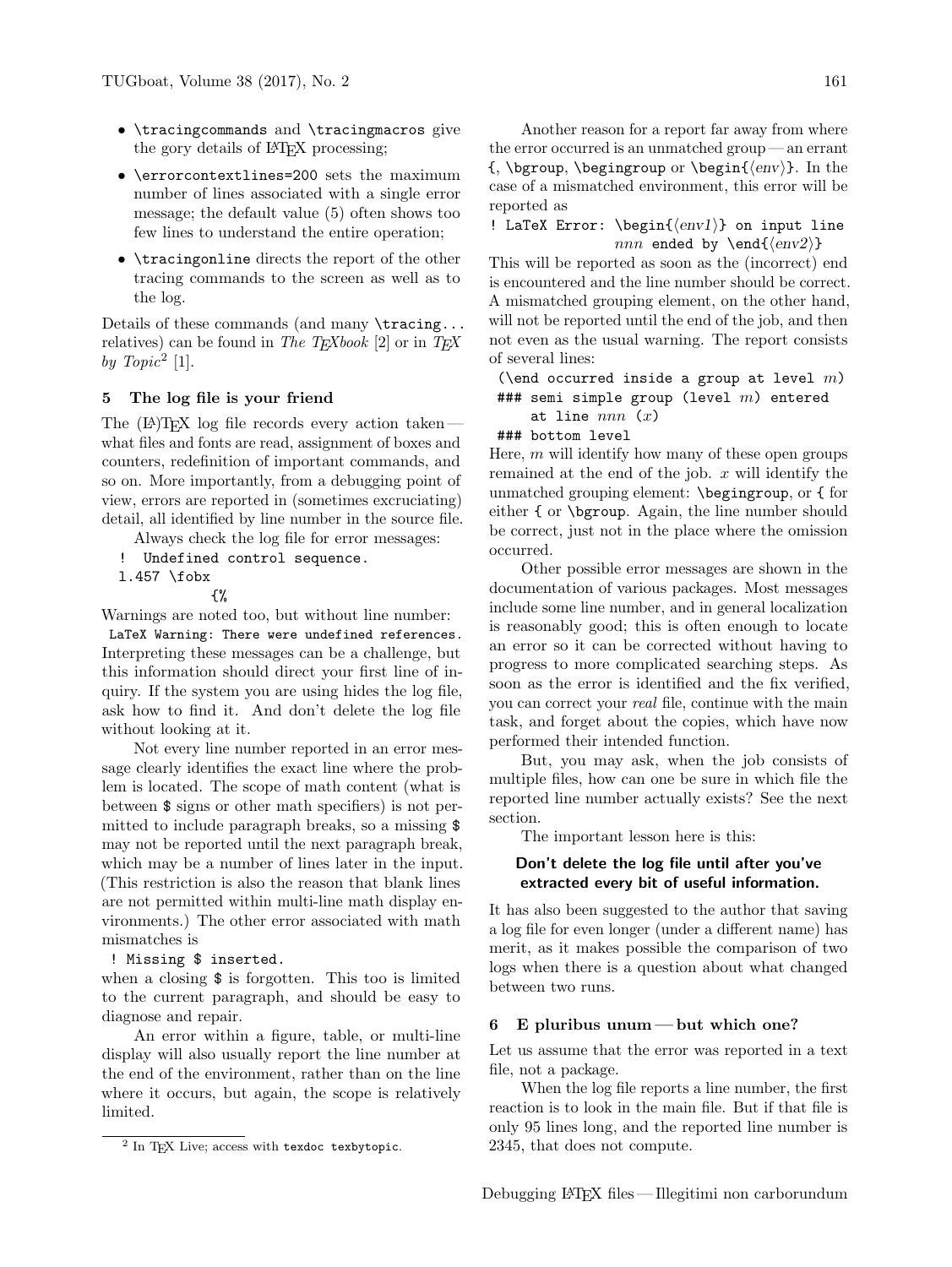Make a copy of the log file, and work backward from the relevant error message. If some pages have actually been output, the page number (shown in square brackets: [17]) can point to a chapter, which ideally should be in a file of its own. Failing that, eliminate material that is, for this purpose, useless.

Messages about overfull boxes can be ignored delete those lines. A matching pair of parentheses will usually enclose a file name and some more material. Look for a "completed" parenthesized group, such as

(C:/tech-support/debug/preface.tex Preface [1] [2]

```
)
```
and delete the whole group. What will finally remain is an opening parenthesis followed by a file name the name of the file that was open when the error was reported. The reported line number should be found there.

But what if the line number was reported only at the end of the job, a level  $m$  situation? Here's where an extra \end{document} comes into play.

# Keep working only with test files. Don't touch the real files until the source of the problem is identified.

Start from the end of the driver file and insert \end{document} between two \include statements. The "binary" approach is appropriate here— start in the middle. (More about this under "Divide and conquer".) Process what's left. If the level  $m$ condition is still reported, the target file is in the first half; if it's absent, look in the last half. Comment out \include statements that have been absolved of blame, and move \end{document} around until the target file is identified. This gets more complicated, of course, if  $m > 1$ , but the principle is the same.

# 7 Housecleaning

At some point, you will find the file where you think the error should be. Maybe you have a tightly defined line number. But maybe you still have only a general idea of where to look. Since you want to process only one file, clean out the clutter so it won't cause confusion.

Modify the driver file. adding an \includeonly line that specifies only the suspect file. Comment out commands that will include irrelevant pieces that aren't launched with an \include command:

- unnecessary (for the test) packages;
- \tableofcontents;
- anything related to the bibliography;
- \printindex.

Clean out your suspect file too. Don't worry about destroying the file; this is a copy, right? Here are the things that can be removed— carefully.

- lines commented with % at the beginning;
- lines between \begin and \end{comment}, inclusive;
- lines between \iffalse ... \fi, inclusive (this is equivalent to a comment).

Make sure that all groups are completely specified. This means matching all \begin and \end environments and all methods of "bracing". Check for these elements using your editor's "how-many" function:

- number of opening braces  $\{ = \text{number of}$ closing braces } (sometimes the string % } is added when an opening brace stands alone in the code, so be aware of this possibility);
- number of  $\begin{cases} = \text{number of } \end{cases}$
- number of  $\begin{cases} p = n \end{cases}$ \endgroup ;
- number of  $\begin{cases} n = \text{otherwise} \end{cases}$
- number of  $\lvert \cdot \rvert =$  number of  $\lvert \cdot \rvert$ ;
- number of \$ signs is even, as is number of \$\$ .

Process what's left, and look at the log for help as you go along.

Many problems are the result of an "unmatched" condition, so you might get lucky and not have to go any further. But let's assume it's still unidentified.

# 8 Divide and conquer

What you want to do is isolate the paragraph, or the smallest portion of the file, that is triggering the error. (Work with a copy, and keep another copy, just in case.)

Find a good paragraph break halfway through the file. Insert \endinput preceded by a blank line. Make sure it doesn't split up a \begin/\end pair or any group. Process this reduced file. If no error is reported, the problem is in the last (unprocessed) half. Remove the part that works, and keep moving \endinput until the source of the problem is located. If the solution is obvious, fix it and test. Apply the fix to the full *test* copy and try processing it. Once you are sure the fix is correct, insert it in the real version and test again.

But what if the solution isn't obvious?

If what remains is still too large for you to identify the problem quickly— perhaps it is a long proof, with steps presented as a list— make a copy of the file under another name and keep only the test material in the "working" file. (Many times this author has modified her copy, which is not the one that the driver file will input. This leads to exasperation.)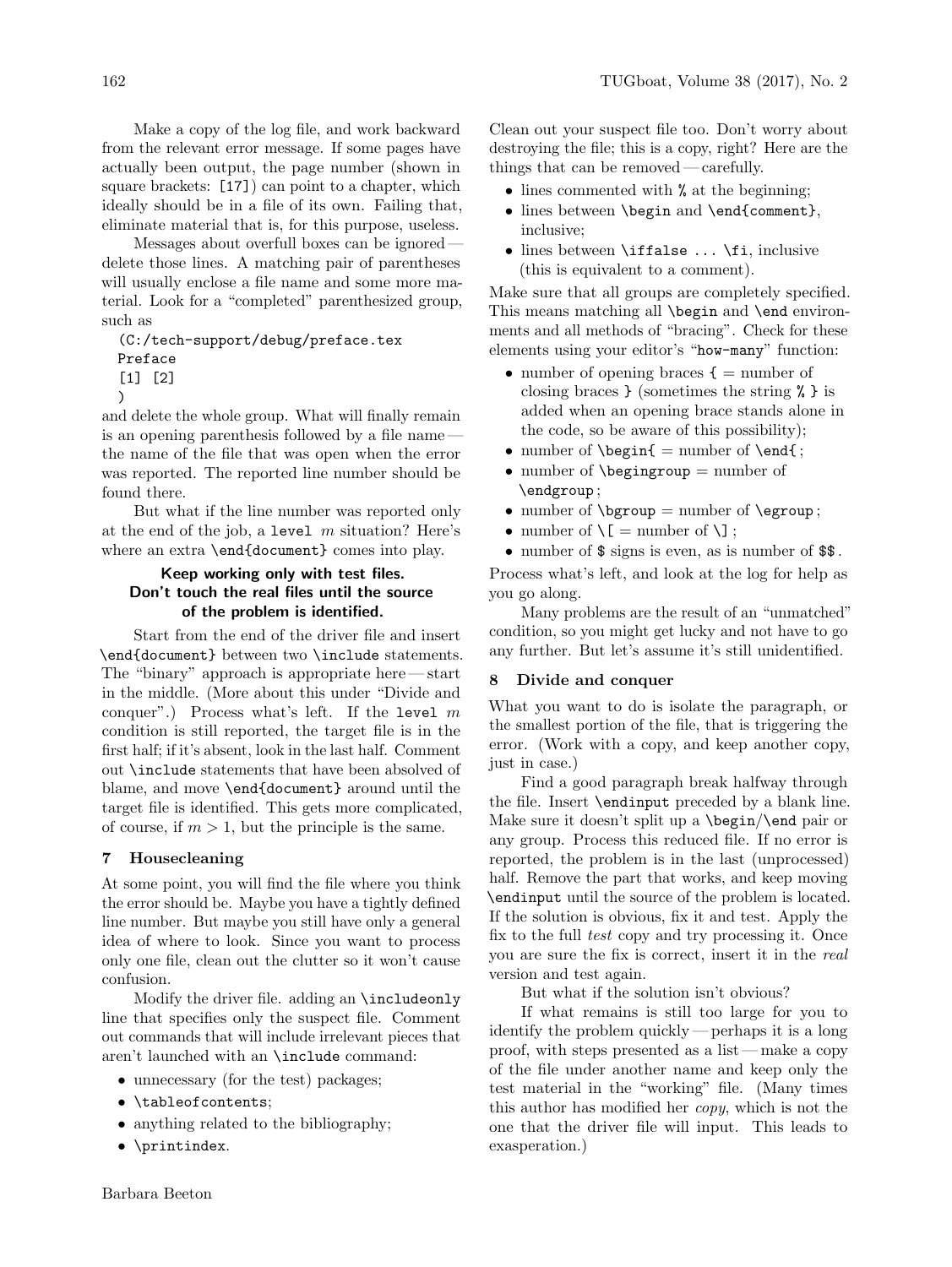Reduce the size of this file by commenting out items that look harmless. Don't delete anything yet what you think is harmless may actually be part of the problem. Keep iterating this process until there is no way to get rid of more material without also eliminating the (not yet located) error. This is now your "minimum (non-)working example", an "MWE". Examine what's left in the file, and

#### Pay attention to the clues in the log.

Of course, once you know what needs to be fixed and how to fix it, you can verify this by making the necessary changes in your test file and rerunning  $\Delta E$ FIFX to confirm. If this works, install the fix in your real file, process it, and if you find no other problems, you're on your way!

If you do find more problems, it's back to the start, but now you know how to proceed.

One area hasn't yet been addressed— an error reported before

### \begin{document}

is found. See below.

And there are more techniques that you can apply yourself, before calling for help.

### 9 Sometimes, more drastic action is required

In this section, we're still discussing problems in the body of the document.

Once a problem has been reduced to an MWE, it's time to take advantage of the available diagnostic tools to obtain more information. In addition to the commands shown on page 160 in the section on interactive diagnosis, these are also useful. (More detailed information on these commands can be found in TEX by Topic  $[1]$ .)

- \tracingmacros reports the details of macro expansion, along with the values of the arguments.
- **\showboxdepth** specifies the number of box levels to display, usually set to \maxdimen for tracing.
- \showboxbreadth specifies the number of successive elements displayed on each level.

There are more, but these are generally the most useful.

If you are desperate, and a real masochist, you can specify \tracingall, but sorting through this information will tax both your patience and your sanity, and usually a "simpler" approach can be found. See the definition of \tracingall in the file plain.tex to see what is unleashed.

But if you have to resort to tracing, there may be an easier way.

### 10 In case more help is needed

Some useful resources are available online. You may not be the first to encounter a particular problem.

The archives at tex.sx [4] are a good place to look. If you don't find anything resembling the problem in your file, ask a new question. (You should register if you're not already a participant in the forum.) For best results, include a complete MWE; you already have one — the mimimum (non-)working example that you have been struggling with. Clean out any commented material, and, if appropriate (and possible), "anonymize" it by substituting dummy text; make it as minimal as possible while still demonstrating the problem. Include relevant lines from the log of the example you're posting, and an explanation of what you've tried. The participants in the forum are knowledgeable and friendly, and they enjoy a good puzzle — but they do need enough information to be able to experiment, and providing an MWE that they can copy and paste will yield results more quickly than if guesswork is needed.

### 11 Errors reported before \begin{document}

- Make a copy of the log file, and find the open file.
- If this isn't a \usepackage, back up until you find one.
- Do you have experience of L<sup>AT</sup>FX internals?
- No. This is a good time to seek expert advice. Go to tex.sx [4]. If the problem hasn't been reported, post a question. Be specific, and include your preamble and log.
- Yes. Figure out what the problem is. Check reports at tex.sx [4]. If it hasn't been reported, notify the package author.

This ends the discussion of problems that may occur in your files. The next section describes an actual problem of the author that took far too long to understand, and, in the end, wasn't really a "LATEX" problem", although that's where it reared its ugly head.

### 12 A real puzzlement

Once in a while, not even tracing can direct you to the solution of the problem.

Two facts are important:

- I live and work in the U.S. and my workstation is set up with (presumably appropriate) local defaults, i.e., ASCII.
- I compile from the command line, and don't use \batchmode or \nonstopmode.